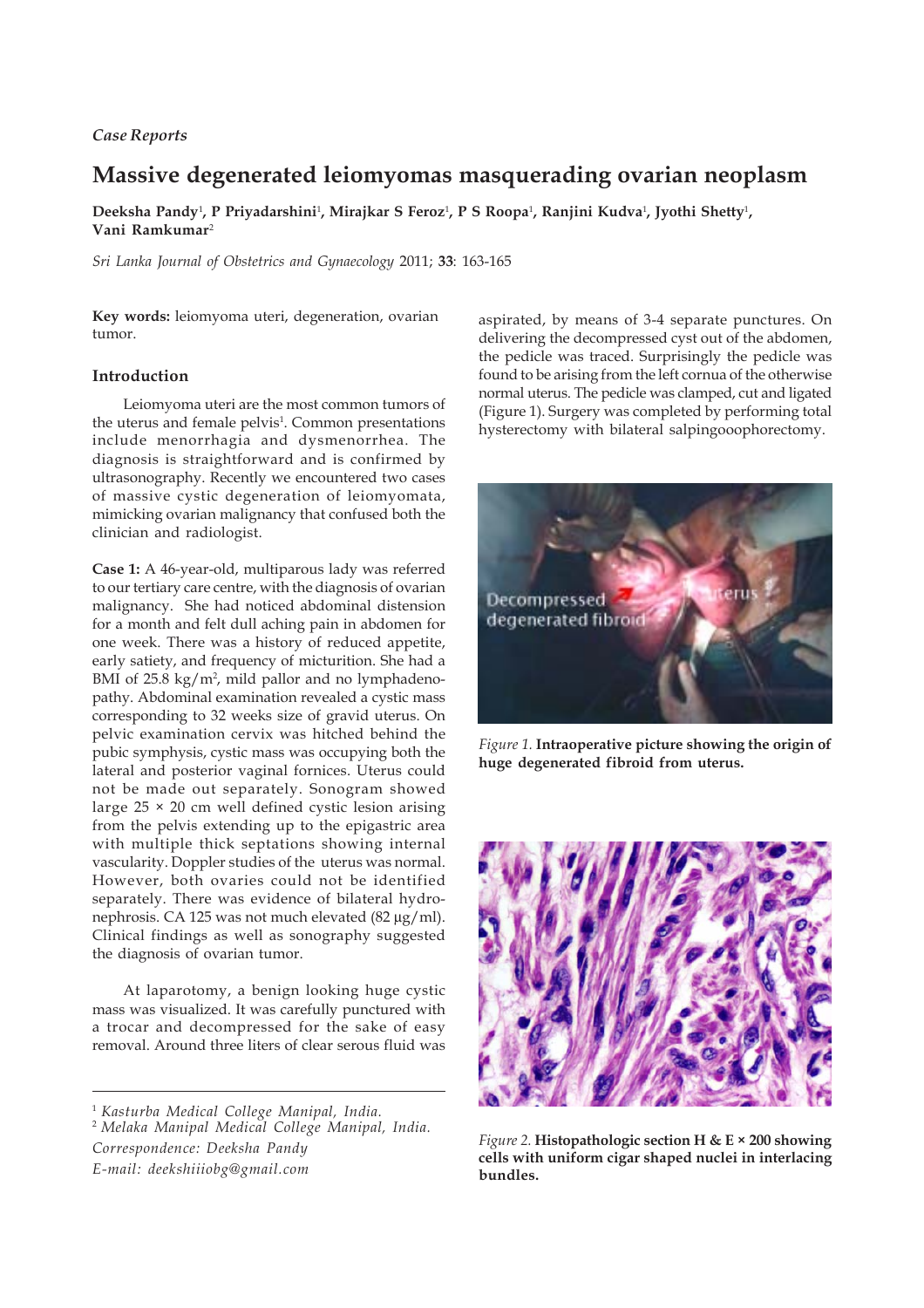Gross examination revealed a cystic mass weighing 1.12 kg and measuring 23×14×3 cm. Cut section showed multiloculated cyst filled with serous fluid along with a solid area measuring 11×9×3 cm. Cut section of this solid area showed firm grey white areas along with tiny cystic spaces and focal hemorrhagic areas. Microscopic sections revealed a neoplasm composed of benign spindle shaped cells with cigar shaped nuclei arranged in fascicles with interspersed mast cells, thick walled blood vessels, edema, hyalinization and extensive cystic degeneration (Figure 2). Thus the final diagnosis was subserous leiomyoma with extensive cystic degeneration.

**Case 2:** A 48-year-old multiparous lady presented with complaints of giddiness and easy fatigability for one month. Her cycles were regular with normal flow except for the last menstruation, around a month ago that was heavy and lasted for around 10 days. On examination she was cachexic with BMI of 16.46 kg/m2 . She had severe pallor. Per abdominally a mobile mass of variegated consistency was palpable which corresponded to a 24 weeks size gravid uterus. There was no ascites. On bimanual pelvic examination the same mass was felt. Ultrasonography showed a heterogenous 15×12 cm mass with cystic and solid components and thick septations, suggestive of ovarian malignancy (Figure 3). The hemoglobin was 2 g/dl and she was transfused with five pints of packed cells preoperatively. CA125 was within normal limits (18 μg/ml).



*Figure 3.* **Intraoperative picture showing the origin of huge degenerated fibroid from uterus.**

Intraoperatively to our surprise the uterus was uniformly enlarged to  $20 \times 15$  cm and adnexae were normal. On cut section the uterus had multiple cavities filled with cheesy and gelatinous material (Figure 4). Histopathological examination revealed that it was cystic degeneration of large submucous leiomyoma.



*Figure 4.* **Cut section of uterus showing multiple cavities filled with cheesy and gelatinous material.**

## **Discussion**

Fibroids are the most common benign neoplasms of the uterus. Usually the diagnosis is straightforward. At times however, it might prove to be a diagnostic dilemma, mostly if associated with secondary changes. The most common secondary change in leiomyoma is hyaline degeneration.

Eventually these leiomyomas may become liquefied and form cystic cavities filled with clear liquid or gelatinous material. Sometimes the cystic change is so great that the leiomyoma becomes a mere shell and is truly a cystic tumor<sup>1</sup>. To add on to the diagnostic conundrum sometimes the pedunculated degenerated fibroid might start wandering, deriving its blood supply from the intestine<sup>2</sup>. As in our second case not only subserous, but extensively degenerated submucus myomas may also present as ovarian tumors.

Ultrasonography is the primary and usually sufficient modality for confirming the diagnosis of clinically suspected leiomyoma of the uterus. Huge degenerated leiomyomas can still pose diagnostic challenges. In these atypical cases even tomography can be misleading3 . Magnetic resonance imaging may be helpful in reaching accurate diagnosis preoperatively<sup>4,5</sup>.

The lesson to be learnt is a large, degenerated, leiomyoma can have non-specific symptoms like ovarian tumor, and it may mimic ovarian tumor on examination as well as on sonography. A differential diagnosis of the common fibroid should always be kept in mind in absence of ascites and if CA125 values not correlating with the size of the tumor, while dealing with a suspected adnexal mass.